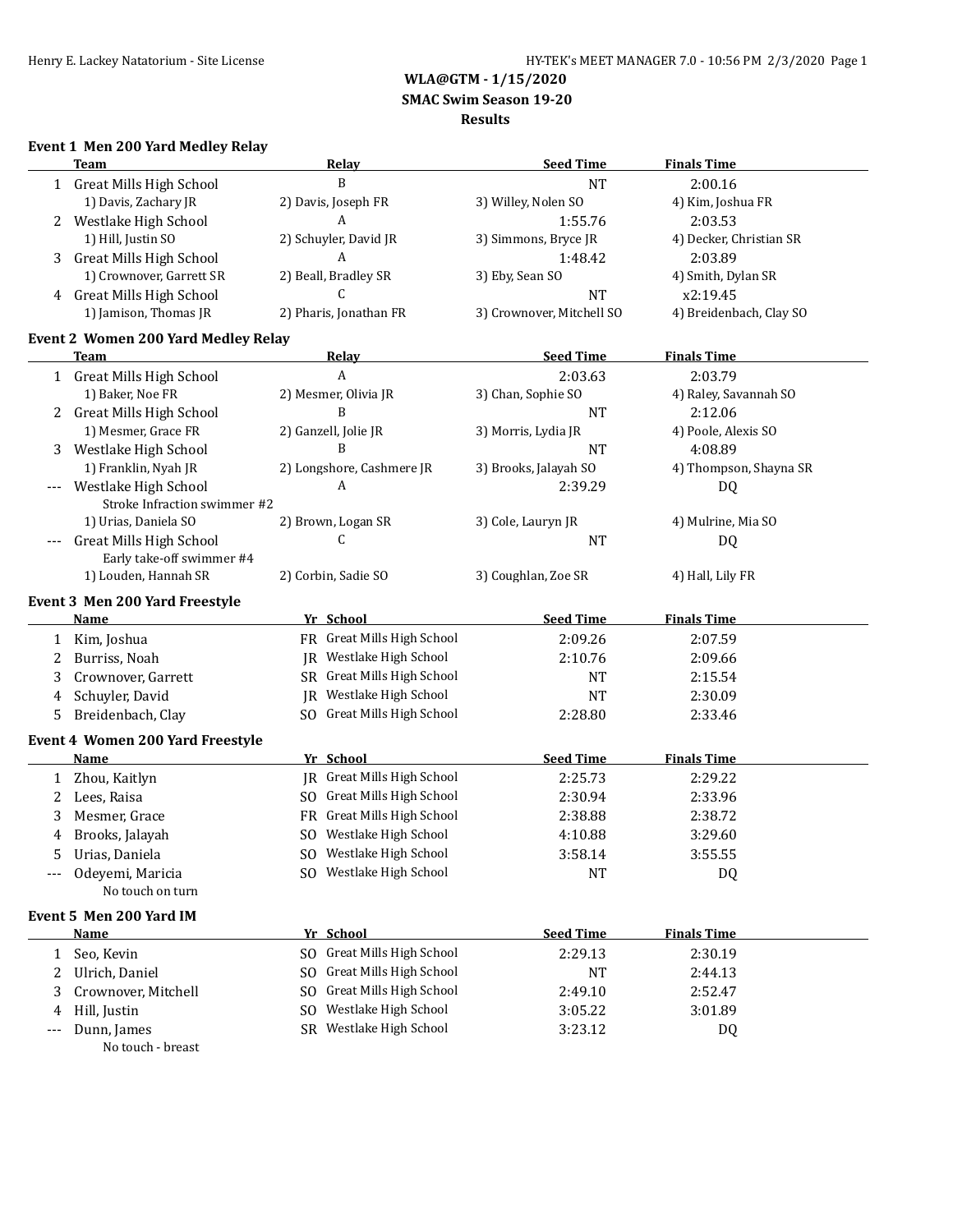#### **WLA@GTM - 1/15/2020 SMAC Swim Season 19-20 Results**

## **Event 6 Women 200 Yard IM**

|                   | <b>Name</b>                              | Yr School                  | <b>Seed Time</b> | <b>Finals Time</b> |  |
|-------------------|------------------------------------------|----------------------------|------------------|--------------------|--|
| 1                 | Ganzell, Jolie                           | IR Great Mills High School | 2:48.53          | 2:48.03            |  |
| 2                 | Won, Soo Jin                             | SO Great Mills High School | 2:59.24          | 2:58.60            |  |
| 3                 | Torgesen, Hannah                         | JR Great Mills High School | 2:57.12          | 3:00.23            |  |
| 4                 | Cole, Lauryn                             | JR Westlake High School    | 4:03.43          | 3:49.01            |  |
| ---               | Taylor, Ashley                           | SO Westlake High School    | <b>NT</b>        | DQ                 |  |
|                   | Scissors kick - breast                   |                            |                  |                    |  |
|                   | Event 7 Men 50 Yard Freestyle            |                            |                  |                    |  |
|                   | <b>Name</b>                              | Yr School                  | <b>Seed Time</b> | <b>Finals Time</b> |  |
|                   | Eby, Sean                                | SO Great Mills High School | 24.23            | 24.66              |  |
| $\mathbf{1}$<br>2 | Simmons, Bryce                           | JR Westlake High School    | 24.61            | 25.13              |  |
|                   |                                          | SR Westlake High School    |                  |                    |  |
| 3                 | Decker, Christian                        |                            | 24.65            | 25.20              |  |
| 4                 | Smith, Dylan                             | SR Great Mills High School | 27.63            | 27.10              |  |
| 5                 | Kim, Joshua                              | FR Great Mills High School | <b>NT</b>        | 27.31              |  |
| 6                 | Jones, Malachi                           | SO Westlake High School    | 37.49            | 34.83              |  |
|                   | <b>Event 8 Women 50 Yard Freestyle</b>   |                            |                  |                    |  |
|                   | Name                                     | Yr School                  | <b>Seed Time</b> | <b>Finals Time</b> |  |
| $\mathbf{1}$      | Raley, Savannah                          | SO Great Mills High School | <b>NT</b>        | 27.90              |  |
| 2                 | Poole, Alexis                            | SO Great Mills High School | <b>NT</b>        | 31.50              |  |
| 3                 | Kreider, Sophia                          | JR Great Mills High School | 31.48            | 31.57              |  |
| 4                 | Hall, Lily                               | FR Great Mills High School | 31.11            | x31.98             |  |
| 5                 | Mizelle-Penn, Savannah                   | JR Westlake High School    | <b>NT</b>        | 38.70              |  |
| 6                 | Thompson, Shayna                         | SR Westlake High School    | 51.35            | 50.08              |  |
| 7                 | Longshore, Cashmere                      | JR Westlake High School    | 1:02.14          | 1:01.93            |  |
|                   | Event 11 Men 100 Yard Butterfly          |                            |                  |                    |  |
|                   | Name                                     | Yr School                  | <b>Seed Time</b> | <b>Finals Time</b> |  |
|                   | 1 White, Benjamin                        | JR Great Mills High School | 1:03.17          | 1:01.03            |  |
| 2                 | Simmons, Bryce                           | JR Westlake High School    | 1:07.56          | 1:07.28            |  |
| 3                 | Smith, Dylan                             | SR Great Mills High School | 1:18.21          | 1:19.41            |  |
| 4                 | Magpuri, Linden                          | FR Great Mills High School | NT               | 1:20.23            |  |
| 5                 | Hill, Justin                             | SO Westlake High School    | 1:34.21          | 1:30.31            |  |
|                   |                                          |                            |                  |                    |  |
|                   | <b>Event 12 Women 100 Yard Butterfly</b> |                            |                  |                    |  |
|                   | Name                                     | Yr School                  | <b>Seed Time</b> | <b>Finals Time</b> |  |
| $\mathbf{1}$      | Chan, Sophie                             | SO Great Mills High School | 1:09.24          | 1:07.79            |  |
| 2                 | Torgesen, Hannah                         | JR Great Mills High School | 1:23.29          | 1:26.22            |  |
| $\mathbf{3}$      | Won, Soo Jin                             | SO Great Mills High School | 1:24.98          | 1:29.43            |  |
|                   | 4 Cole, Lauryn                           | JR Westlake High School    | <b>NT</b>        | 1:54.97            |  |
|                   | Event 13 Men 100 Yard Freestyle          |                            |                  |                    |  |
|                   | Name                                     | Yr School                  | <b>Seed Time</b> | <b>Finals Time</b> |  |
| 1                 | Davis, Zachary                           | JR Great Mills High School | 54.11            | 55.75              |  |
| 2                 | Decker, Christian                        | SR Westlake High School    | 58.44            | 58.19              |  |
| 3                 | Pharis, Jonathan                         | FR Great Mills High School | NT               | 1:10.12            |  |
| 4                 | Adams, Darrius                           | FR Westlake High School    | 1:39.37          | 1:39.20            |  |
|                   | <b>Event 14 Women 100 Yard Freestyle</b> |                            |                  |                    |  |
|                   | <u>Name</u>                              | Yr School                  | <b>Seed Time</b> | <b>Finals Time</b> |  |
| 1                 | Mesmer, Olivia                           | JR Great Mills High School | 1:07.06          | 1:06.44            |  |
| 2                 | Kreider, Sophia                          | JR Great Mills High School | NT               | 1:11.07            |  |
|                   |                                          |                            |                  |                    |  |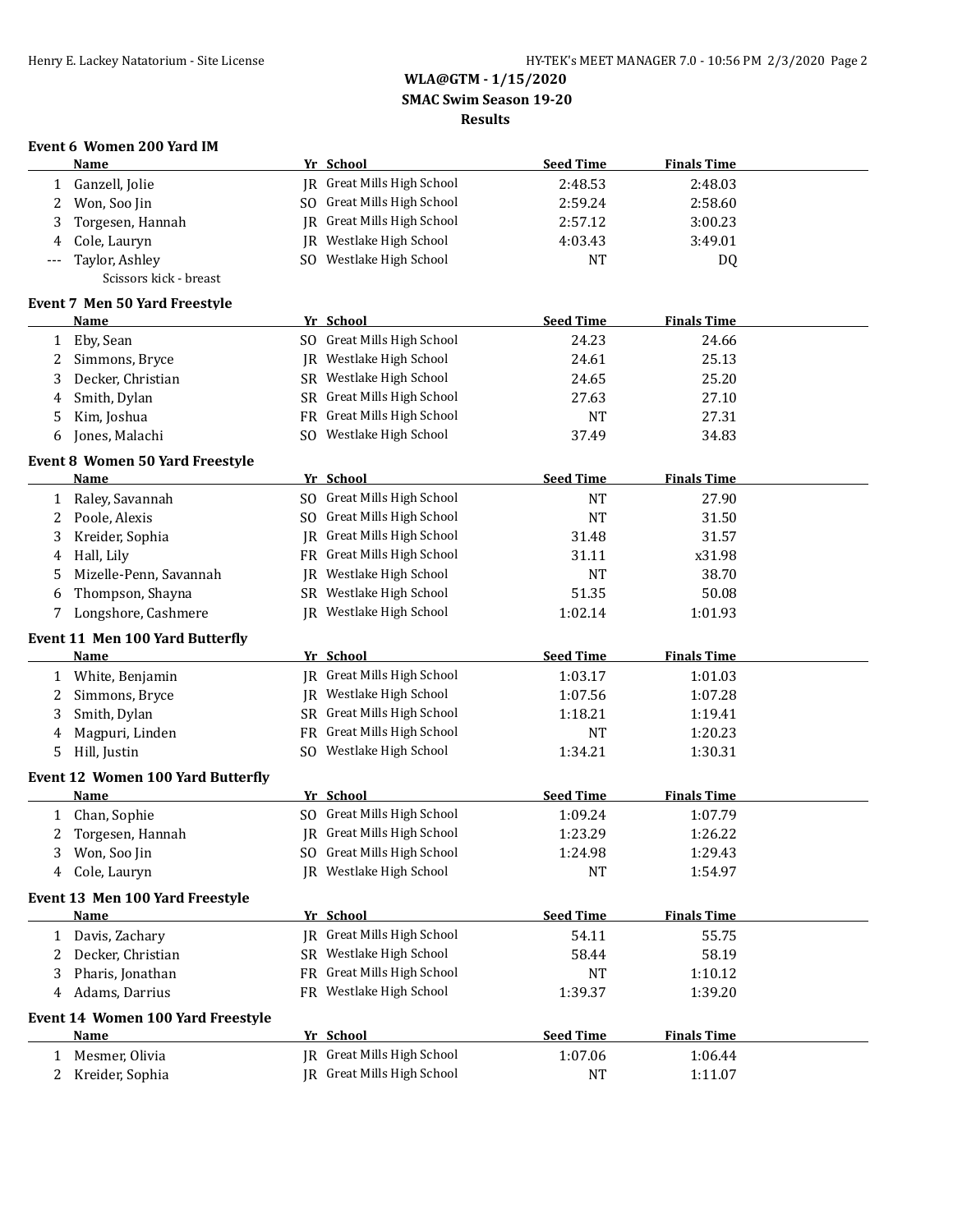**(Event 14 Women 100 Yard Freestyle)**

### **WLA@GTM - 1/15/2020 SMAC Swim Season 19-20**

## **Results**

|              | Name                                    | Yr School                             | <b>Seed Time</b>         | <b>Finals Time</b>      |
|--------------|-----------------------------------------|---------------------------------------|--------------------------|-------------------------|
| 3            | Corbin, Sadie                           | SO Great Mills High School            | 1:13.07                  | 1:15.00                 |
| 4            | Odeyemi, Maricia                        | SO Westlake High School               | NT                       | 1:27.60                 |
| 5            | Taylor, Ashley                          | SO Westlake High School               | NT                       | 1:37.33                 |
| 6            | Cole, Symone                            | FR Westlake High School               | 1:54.02                  | 1:57.99                 |
|              |                                         |                                       |                          |                         |
|              | Event 15 Men 500 Yard Freestyle<br>Name | Yr School                             | <b>Seed Time</b>         | <b>Finals Time</b>      |
| $\mathbf{1}$ | Davis, Joseph                           | FR Great Mills High School            | <b>NT</b>                | 5:52.93                 |
|              |                                         | SO Great Mills High School            |                          |                         |
| 2            | Seo, Kevin                              |                                       | <b>NT</b>                | 6:04.82                 |
| 3            | White, Benjamin                         | JR Great Mills High School            | <b>NT</b>                | 6:12.36                 |
| 4            | Jones, Malachi                          | SO Westlake High School               | <b>NT</b>                | 12:03.92                |
|              | Event 16 Women 500 Yard Freestyle       |                                       |                          |                         |
|              | Name                                    | Yr School                             | <b>Seed Time</b>         | <b>Finals Time</b>      |
| 1            | Baker, Noe                              | FR Great Mills High School            | 5:40.31                  | 5:45.32                 |
| 2            | Zhou, Kaitlyn                           | JR Great Mills High School            | <b>NT</b>                | 6:56.96                 |
| 3            | Lees, Raisa                             | SO Great Mills High School            | 6:54.65                  | 6:58.70                 |
| 4            | Mulrine, Mia                            | SO Westlake High School               | 10:34.84                 | 9:28.88                 |
| 5            | Mizelle-Penn, Savannah                  | JR Westlake High School               | 9:47.67                  | 10:15.14                |
|              | Event 17 Men 200 Yard Freestyle Relay   |                                       |                          |                         |
|              | <b>Team</b>                             | Relay                                 | <b>Seed Time</b>         | <b>Finals Time</b>      |
|              | 1 Great Mills High School               | $\mathbf{A}$                          | 1:37.05                  | 1:41.08                 |
|              | 1) Davis, Joseph FR                     | 2) White, Benjamin JR                 | 3) Crownover, Garrett SR | 4) Davis, Zachary JR    |
|              | 2 Westlake High School                  | A                                     | 1:42.50                  | 1:41.11                 |
|              | 1) Schuyler, David JR                   | 2) Burriss, Noah JR                   | 3) Simmons, Bryce JR     | 4) Decker, Christian SR |
|              | 3 Great Mills High School               | B                                     | <b>NT</b>                | 1:42.48                 |
|              | 1) Willey, Nolen SO                     | 2) Beall, Bradley SR                  | 3) Smith, Dylan SR       | 4) Eby, Sean SO         |
|              | 4 Great Mills High School               | C                                     | <b>NT</b>                | x1:55.55                |
|              | 1) Magpuri, Linden FR                   | 2) Ulrich, Daniel SO                  | 3) Jamison, Thomas JR    | 4) Seo, Kevin SO        |
|              | Event 18 Women 200 Yard Freestyle Relay |                                       |                          |                         |
|              | Team                                    | Relay                                 | <b>Seed Time</b>         | <b>Finals Time</b>      |
|              | 1 Great Mills High School               | C                                     | <b>NT</b>                | 2:09.07                 |
|              | 1) Kreider, Sophia JR                   | 2) Hall, Lily FR                      | 3) Won, Soo Jin SO       | 4) Corbin, Sadie SO     |
|              | 2 Great Mills High School               | A                                     | 1:52.94                  | 2:14.88                 |
|              | 1) Gonzales, Leila SR                   | 2) Louden, Hannah SR                  | 3) Coughlan, Zoe SR      | 4) Torgesen, Hannah JR  |
|              | 3 Westlake High School                  | A                                     | 2:22.89                  | 2:30.88                 |
|              | 1) Urias, Daniela SO                    | 2) Brooks, Jalayah SO                 | 3) Evertez, Mya SO       | 4) Odeyemi, Maricia SO  |
|              | 4 Westlake High School                  | B                                     | <b>NT</b>                | 3:43.52                 |
|              | 1) Longshore, Cashmere JR               | 2) Cole, Symone FR                    | 3) Brown, Logan SR       | 4) Thompson, Shayna SR  |
| $---$        | <b>Great Mills High School</b>          | B                                     | <b>NT</b>                | DQ                      |
|              | Early take-off swimmer #2               |                                       |                          |                         |
|              | 1) Raley, Savannah SO                   | 2) Poole, Alexis SO                   | 3) Lees, Raisa SO        | 4) Zhou, Kaitlyn JR     |
|              |                                         |                                       |                          |                         |
|              | Event 19 Men 100 Yard Backstroke        |                                       |                          |                         |
|              | <b>Name</b>                             | Yr School<br>JR Westlake High School  | <b>Seed Time</b>         | <b>Finals Time</b>      |
| $\mathbf{1}$ | Burriss, Noah                           |                                       | 1:08.90                  | 1:10.92                 |
| 2            | Crownover, Mitchell                     | SO Great Mills High School            | 1:18.18                  | 1:16.67                 |
| 3            | Magpuri, Linden                         | FR Great Mills High School            | 1:17.83                  | 1:18.09                 |
| 4            | Ulrich, Daniel                          | <b>Great Mills High School</b><br>SO. | 1:19.41                  | 1:18.42                 |
| 5            | Adams, Darrius                          | FR Westlake High School               | NT                       | 2:16.65                 |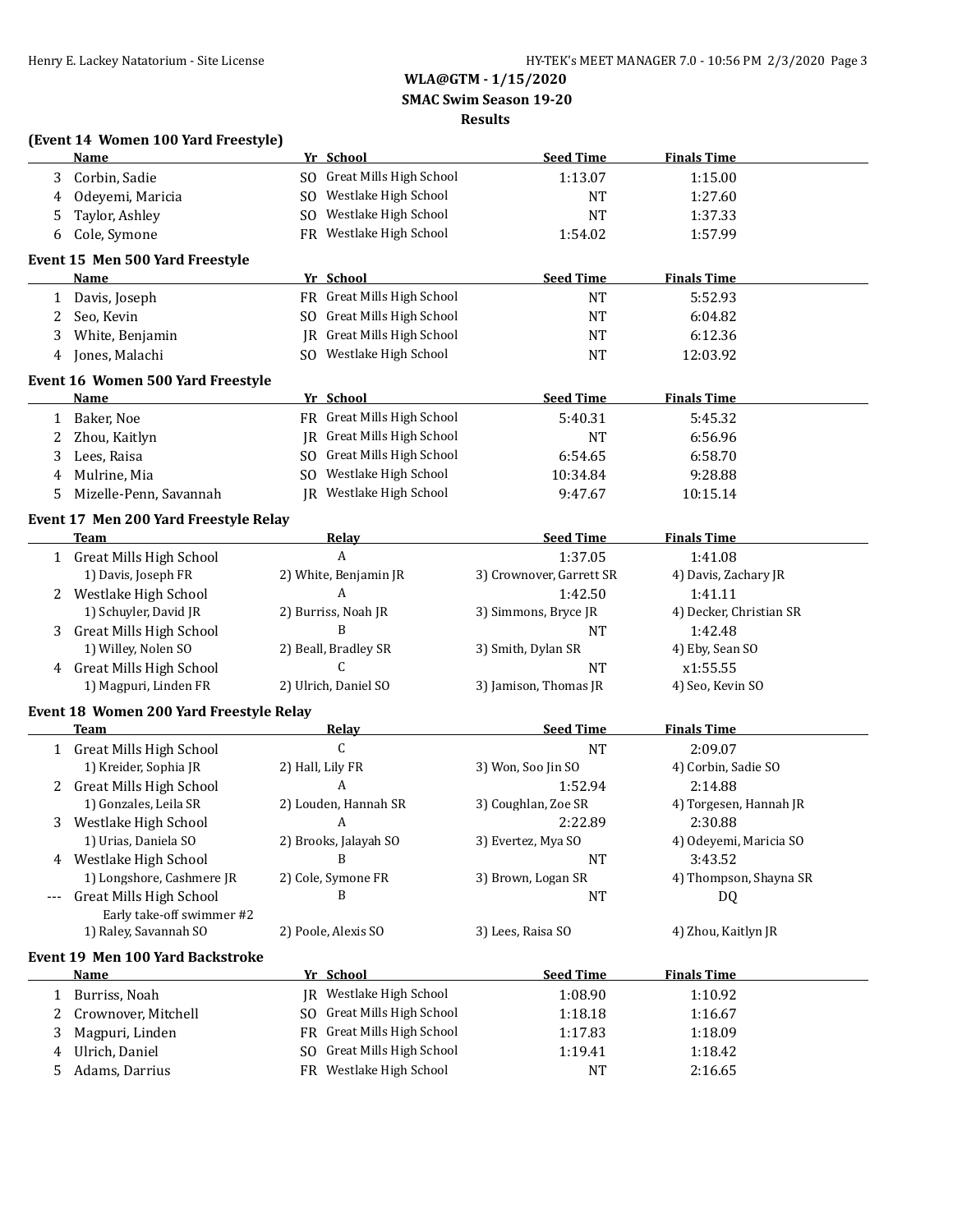#### **WLA@GTM - 1/15/2020 SMAC Swim Season 19-20 Results**

#### **Event 20 Women 100 Yard Backstroke**

|              | <b>Name</b>                                 | Yr School                  | <b>Seed Time</b>         | <b>Finals Time</b>        |
|--------------|---------------------------------------------|----------------------------|--------------------------|---------------------------|
| 1            | Mesmer, Grace                               | FR Great Mills High School | 1:17.24                  | 1:17.65                   |
| 2            | Gonzales, Leila                             | SR Great Mills High School | <b>NT</b>                | 1:21.12                   |
| 3            | Louden, Hannah                              | SR Great Mills High School | 1:38.75                  | 1:43.85                   |
| 4            | Mulrine, Mia                                | SO Westlake High School    | 1:45.49                  | 1:52.16                   |
| 5            | Brooks, Jalayah                             | SO Westlake High School    | 1:48.86                  | 1:52.98                   |
| ---          | Urias, Daniela                              | SO Westlake High School    | 2:17.22                  | <b>DQ</b>                 |
|              | Did not finish on back                      |                            |                          |                           |
|              | <b>Event 21 Men 100 Yard Breaststroke</b>   |                            |                          |                           |
|              | Name                                        | Yr School                  | <b>Seed Time</b>         | <b>Finals Time</b>        |
| $\mathbf{1}$ | Beall, Bradley                              | SR Great Mills High School | 1:13.53                  | 1:11.49                   |
| 2            | Schuyler, David                             | JR Westlake High School    | 1:13.15                  | 1:12.32                   |
| 3            | Jamison, Thomas                             | JR Great Mills High School | NT                       | 1:23.86                   |
| 4            | Pharis, Jonathan                            | FR Great Mills High School | 1:24.59                  | 1:25.73                   |
| 5            | Dunn, James                                 | SR Westlake High School    | 1:29.51                  | 1:30.63                   |
|              | <b>Event 22 Women 100 Yard Breaststroke</b> |                            |                          |                           |
|              | <b>Name</b>                                 | Yr School                  | <b>Seed Time</b>         | <b>Finals Time</b>        |
| 1            | Morris, Lydia                               | JR Great Mills High School | 1:18.42                  | 1:17.70                   |
| 2            | Baker, Noe                                  | FR Great Mills High School | 1:19.03                  | 1:17.83                   |
| 3            | Ganzell, Jolie                              | JR Great Mills High School | 1:21.20                  | 1:21.20                   |
|              | Franklin, Nyah                              | JR Westlake High School    | <b>NT</b>                | DQ                        |
|              | Scissors kick                               |                            |                          |                           |
| ---          | Brown, Logan                                | SR Westlake High School    | 2:39.13                  | DQ                        |
|              | Scissors kick                               |                            |                          |                           |
|              | Event 23 Men 400 Yard Freestyle Relay       |                            |                          |                           |
|              | Team                                        | <b>Relay</b>               | <b>Seed Time</b>         | <b>Finals Time</b>        |
|              | 1 Great Mills High School                   | A                          | 3:38.81                  | 3:57.26                   |
|              | 1) White, Benjamin JR                       | 2) Ulrich, Daniel SO       | 3) Magpuri, Linden FR    | 4) Eby, Sean SO           |
|              | 2 Great Mills High School                   | B                          | <b>NT</b>                | 4:00.06                   |
|              | 1) Kim, Joshua FR                           | 2) Seo, Kevin SO           | 3) Crownover, Garrett SR | 4) Willey, Nolen SO       |
| 3            | <b>Great Mills High School</b>              | C                          | <b>NT</b>                | x4:34.70                  |
|              | 1) Pharis, Jonathan FR                      | 2) Breidenbach, Clay SO    | 3) Jamison, Thomas JR    | 4) Crownover, Mitchell SO |
|              | 4 Westlake High School                      | A                          | 5:12.96                  | 6:05.04                   |
|              | 1) Adams, Darrius FR                        | 2) Jones, Malachi SO       | 3) Dunn, James SR        | 4) Hill, Justin SO        |
|              | Event 24 Women 400 Yard Freestyle Relay     |                            |                          |                           |
|              | Team                                        | Relay                      | <b>Seed Time</b>         | <b>Finals Time</b>        |
|              | 1 Great Mills High School                   | $\boldsymbol{A}$           | 4:07.75                  | 4:27.12                   |
|              | 1) Chan, Sophie SO                          | 2) Morris, Lydia JR        | 3) Lees, Raisa SO        | 4) Poole, Alexis SO       |
|              | 2 Great Mills High School                   | B                          | NT                       | 4:39.22                   |
|              | 1) Mesmer, Grace FR                         | 2) Ganzell, Jolie JR       | 3) Gonzales, Leila SR    | 4) Torgesen, Hannah JR    |
| 3            | <b>Great Mills High School</b>              | C.                         | <b>NT</b>                | x5:06.61                  |
|              | 1) Won, Soo Jin SO                          | 2) Louden, Hannah SR       | 3) Corbin, Sadie SO      | 4) Hall, Lily FR          |
|              | 4 Westlake High School                      | A                          | 5:39.92                  | 6:20.92                   |
|              | 1) Franklin, Nyah JR                        | 2) Odeyemi, Maricia SO     | 3) Evertez, Mya SO       | 4) Mulrine, Mia SO        |
|              |                                             |                            |                          |                           |

5 Westlake High School B<br>1) Cole, Lauryn JR (1995) 2) Cole, Symone FR (1996) 3) Mizelle-Penn, Savannah JR (1996), As

2) Cole, Symone FR 3) Mizelle-Penn, Savannah JR 4) Taylor, Ashley SO